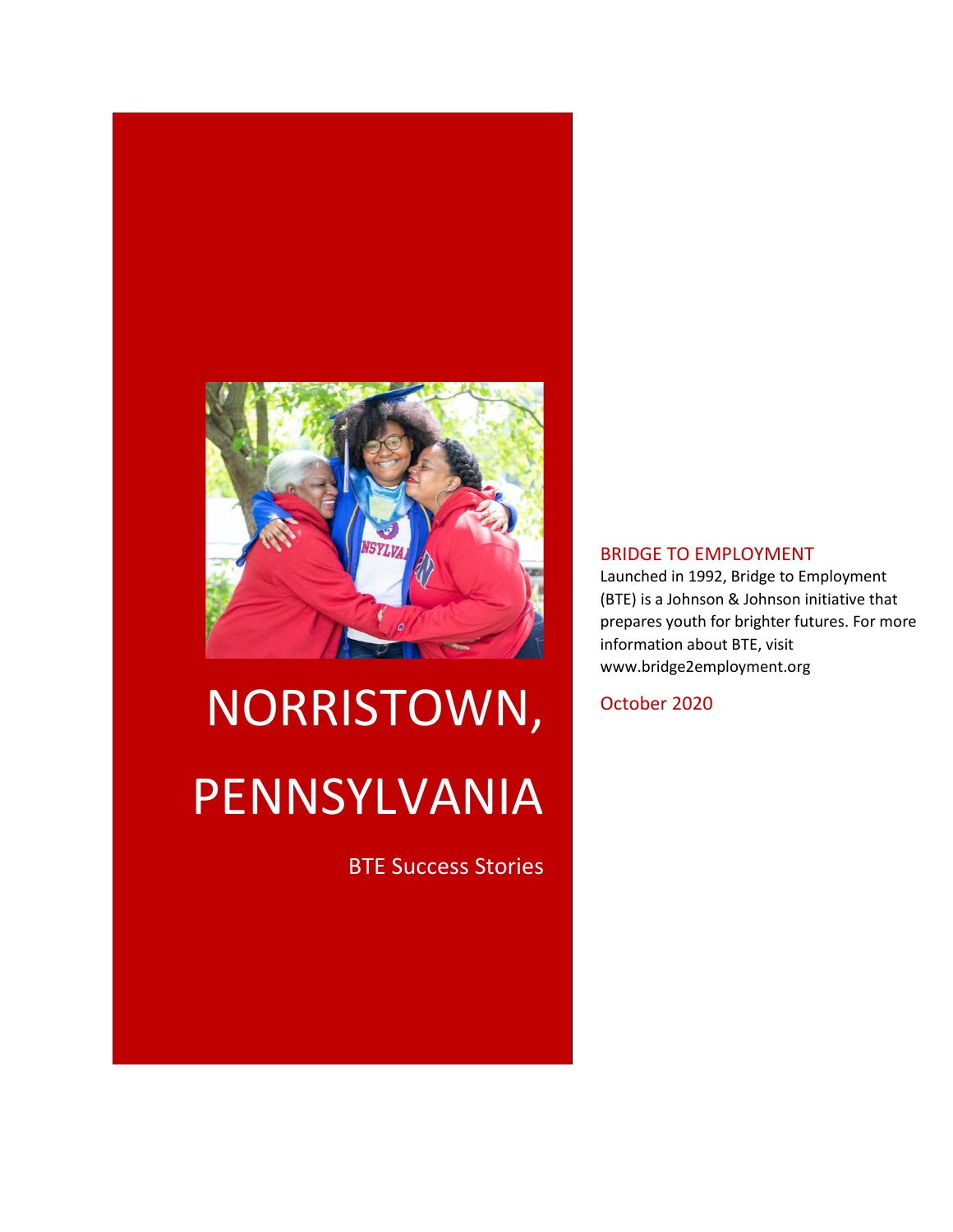## Why BTE?

The BTE-Norristown program was designed to prepare underrepresented (low-income, low race/ethnicity representation) students to attend and persist in college and understand career options available in the health sciences and STEM fields. Student participants engaged in curricula that involved cutting-edge technology and real-world applications. They were exposed to professions and disciplines within Johnson & Johnson Janssen Biotech, Inc. as well as other healthcare professions.

School funding cuts in Norristown meant that students no longer had the opportunity to go on field trips. Through BTE, students attended a variety of trips to local universities as well as to off-site educational opportunities and community service projects.

BTE is designed specifically to provide these types of college and career readiness exposure to students. Working together, Johnson & Johnson, secondary and postsecondary schools, and community organizations develop programs that feature academic enrichment, career readiness and exploration activities, and higher education preparation. They aim to increase the number of students enrolling in higher education and pursuing careers in STEM2D (science, technology, engineering, math, manufacturing, and design) or health care.

# BTE: A Catalyst for College & Careers

The BTE program at Norristown High School sought to select a group of 45 rising sophomore students to become participants in the program. Selection criteria included a GPA of 2.0 or higher, no conduct violations above a level 2, and a 90% or better attendance rate. The high school identified a pool of eligible students and introduced them to the program during an assembly. Interested students were asked to complete an application. NAHS staff met one-on-one with any students who did not attend the assembly to tell them about the program. As a result of this recruitment effort, 39 students were selected to participate in the BTE participant group beginning in September 2017. A comparison group of 35 students was also selected.

In order to improve students' *academic achievement*, BTE Norristown implemented curricula with real-world applications and offered dual enrollment courses. The program also focused on activities designed to increase communication skills and motivation.

To encourage students to *consider pursuing higher education*, the program offered a variety of trips to universities and provided students with collegeprep and financial aid workshops.

#### SITE PROFILE

**Location** Norristown, Pennsylvania

**Grant Period** 2017 - 2020

**Sponsor** Janssen Biotech, Inc.

**Coordinator** Montgomery County Community College

**Community Partners** Norristown Area High **School** 

#### **Volunteers**

47 volunteers

1,241 total hours

#### **Students Directly Served**

39 students 77% female 82% completion rate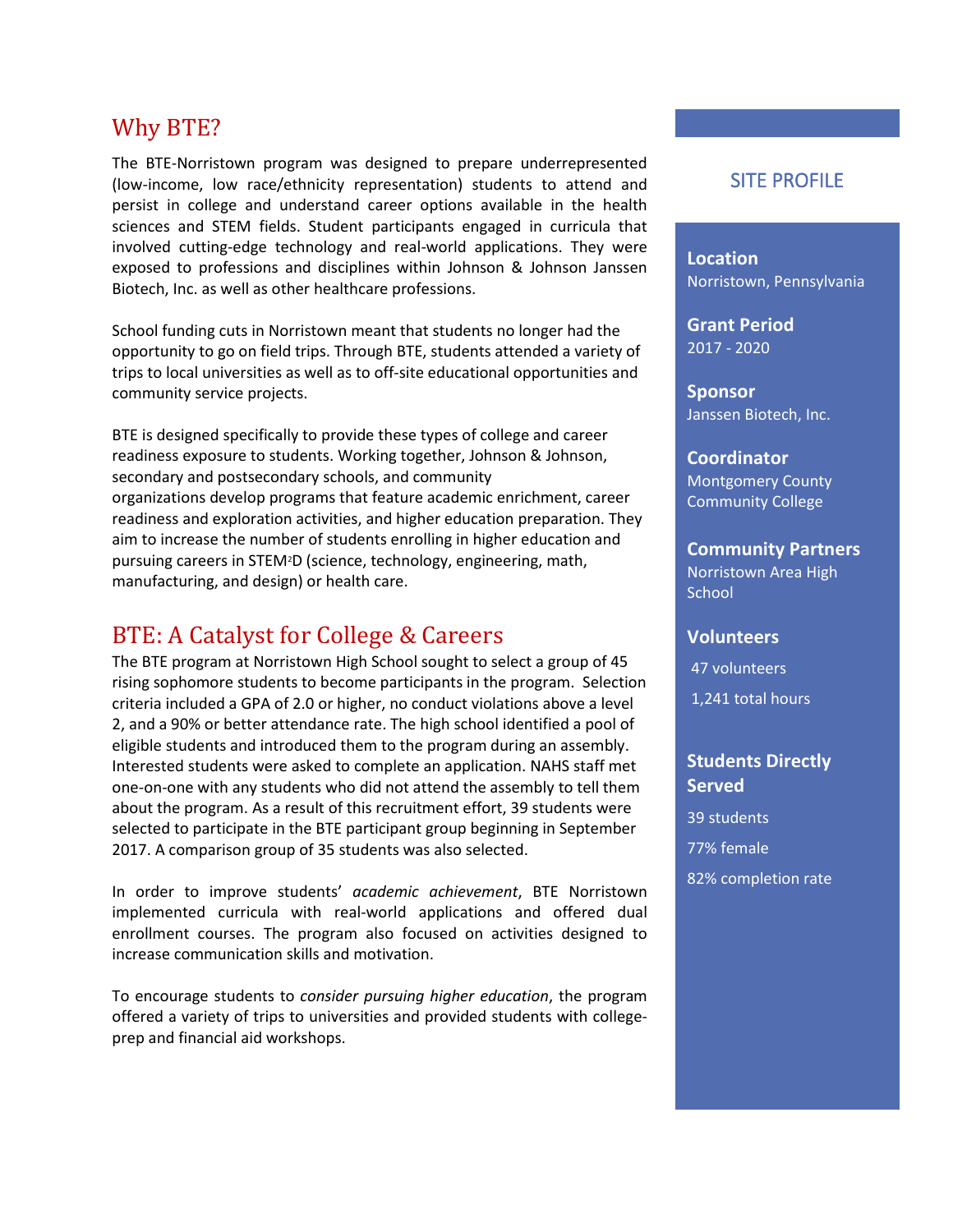To assist students in *exploring their education or career paths*, the program included career coaching, hands-on labs, career exploration workshops, job shadowing, and visits to partner sites.

# Impact of BTE

Of the 39 students who started BTE in the  $10^{th}$  grade, 32 (82%) completed the program in 12<sup>th</sup> grade. All 32 (100%) graduated from NAHS. All of the BTE students (100%) were accepted to colleges of their choice. Institutions included:

- California University of Pennsylvania
- Chestnut Hill College
- Colorado College
- Delaware Valley University
- Drexel University
- Jefferson University
- Kutztown University
- Lincoln University
- Montgomery County Community College
- Northeastern University
- Pennsylvania State University
- Temple University
- University of Scranton
- University of Pennsylvania
- West Chester University

The majority of BTE students (90%) were determined to be college-ready in math, and three-quarters of them (76%) were determined to be collegeready in English. All of the BTE students who completed the online exit survey identified a career they were interested in pursuing.

One BTE partner explained that BTE students also became more confident in communication skills, both written and oral. He explained, "Just for the kids to be able to go into corporate settings and see people that look like them working in these environments. You can't buy that experience of having access to mentors and being able to ask them questions." Another partner commented that the BTE students gained leadership skills. He explained that students came to see that "They have a voice in our BTE program. We listen to our students and we tried to shape the program each year to what they

### STUDENT OUTCOMES

**100%** of BTE students who completed the three-year BTE program graduated from NAHS.

**100%** of the BTE students applied to an institution of higher education

**100%** of BTE students were accepted to a college of their choice

**100%** of the BTE students who completed the on-line survey had identified a career they were interested in pursuing

**90%** of BTE graduates were determined to be college-ready in Math

**76%** of BTE graduates were determined to be college-ready in English

**63%** of BTE students reported planning on a career in the Health/STEM2D field.

said they wanted. So, whether or not they took on a specific leadership role, it was more that they have a say in what their life might be."

While focus groups were not conducted due to COVID-19, students were asked on their exit surveys if what they learned in BTE would help them with their future career. All students agreed that BTE would help them with their future careers, and many students mentioned specific skills they acquired such as